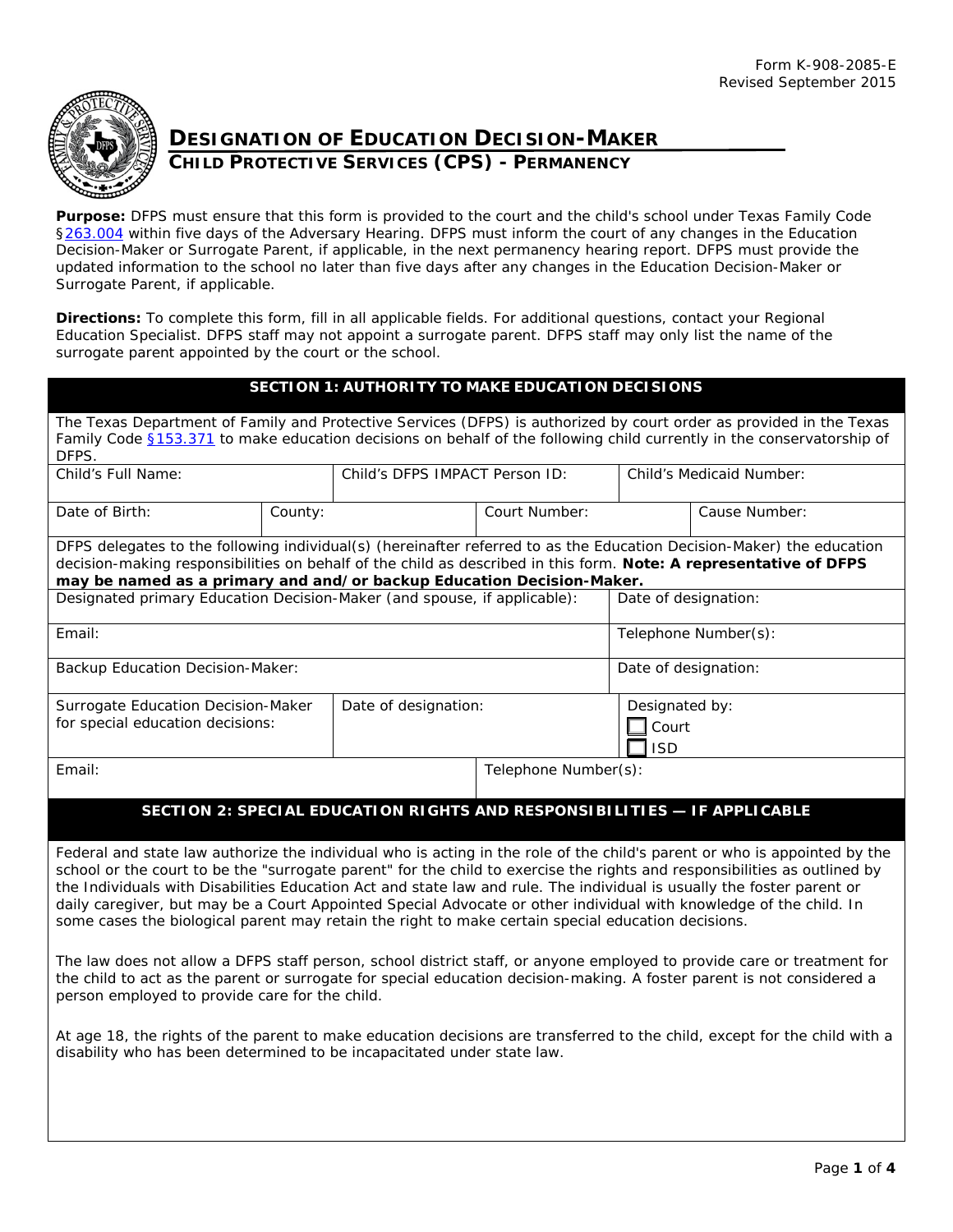# **SECTION 3: EDUCATION DECISION-MAKER RIGHTS AND RESPONSIBILITIES**

Unless otherwise indicated by provisions in this form, the Education Decision-Maker has the right and responsibility to:

• Enroll a child in the school chosen by DFPS, including providing identity or immunization information needed for enrollment.

• Determine, in conjunction with the child, if appropriate, course selection and participation in academic electives and activities.

• Determine whether the child should participate in special programs such as compensatory programs, bilingual education, Gifted and Talented, after-school tutoring, etc.

• Attend routine activities such as "Parent's Night," parent-teacher conferences, PTA meetings, and similar activities that involve parents.

• Approve child's participation in routine or non-routine school activities such as track and field, museum or field trips, etc.

- Be notified of injury or illness at a school activity on or off school grounds.
- Sign the Student Code of Conduct, and, if applicable, assist youth with understanding the Code of Conduct.

• Sign the annual directive to the school prohibiting the use of corporal punishment for the child and provide a copy to the caseworker for the child's case file.

• Receive report cards, permission slips, and other routine school correspondence including receiving homework assignments on behalf of the child if necessary.

- Have access to education records and the Education Portfolio.
- Be notified of and take action regarding disciplinary or attendance matters.
- Determine when a referral for a special education evaluation is necessary or make a referral for an evaluation.

The Education Decision-Maker has the following additional responsibilities:

• Meet with the child before making education decisions to ensure that the child's educational goals are appropriate and in the least restrictive environment.

• Review the child's Education Portfolio and pertinent educational records.

• Provide regular updates about the child's education to the DFPS caseworker, including copies of significant forms, records, and communication from the school.

• Inform the DFPS caseworker of any notification from the school regarding the child's disciplinary hearings, manifestation determination reviews, use of physical restraints and/or seclusion, truancy, suspension, expulsion, or removal to a Disciplinary Alternative Education Program (DAEP) or Juvenile Justice Alternative Education Program (JJAEP). Inform the caseworker of notices for all education-related activities which involve Section 504 of the Rehabilitation Act or notices of special education Admission, Review, and Dismissal (ARD) committee meetings received.

• Ensure a copy of this Form 2085E has been provided to the child's school within five days of being named Education Decision-Maker.

Notes:

The Education Decision-Maker may be instructed by the caseworker to notify or consult with the caseworker or supervisor on any of these matters before communicating a decision to the school.

Unless otherwise indicated in Section 1 or Section 4, the daily caregiver with whom the child lives (foster parent, relative caregiver, or facility staff) may be involved in and notified regarding activities and decisions listed above which have a clear impact on the child's home life. For example, the caregiver is generally responsible for decisions about participation in extracurricular activities, sporting activities and events, dances, clubs, etc., regardless of whether the caregiver is also the child's designated Education Decision-Maker.

If school personnel have concerns about the decisions the Education Decision-Maker is making for the child, they should contact the DFPS caseworker or supervisor listed on page 4 of this form.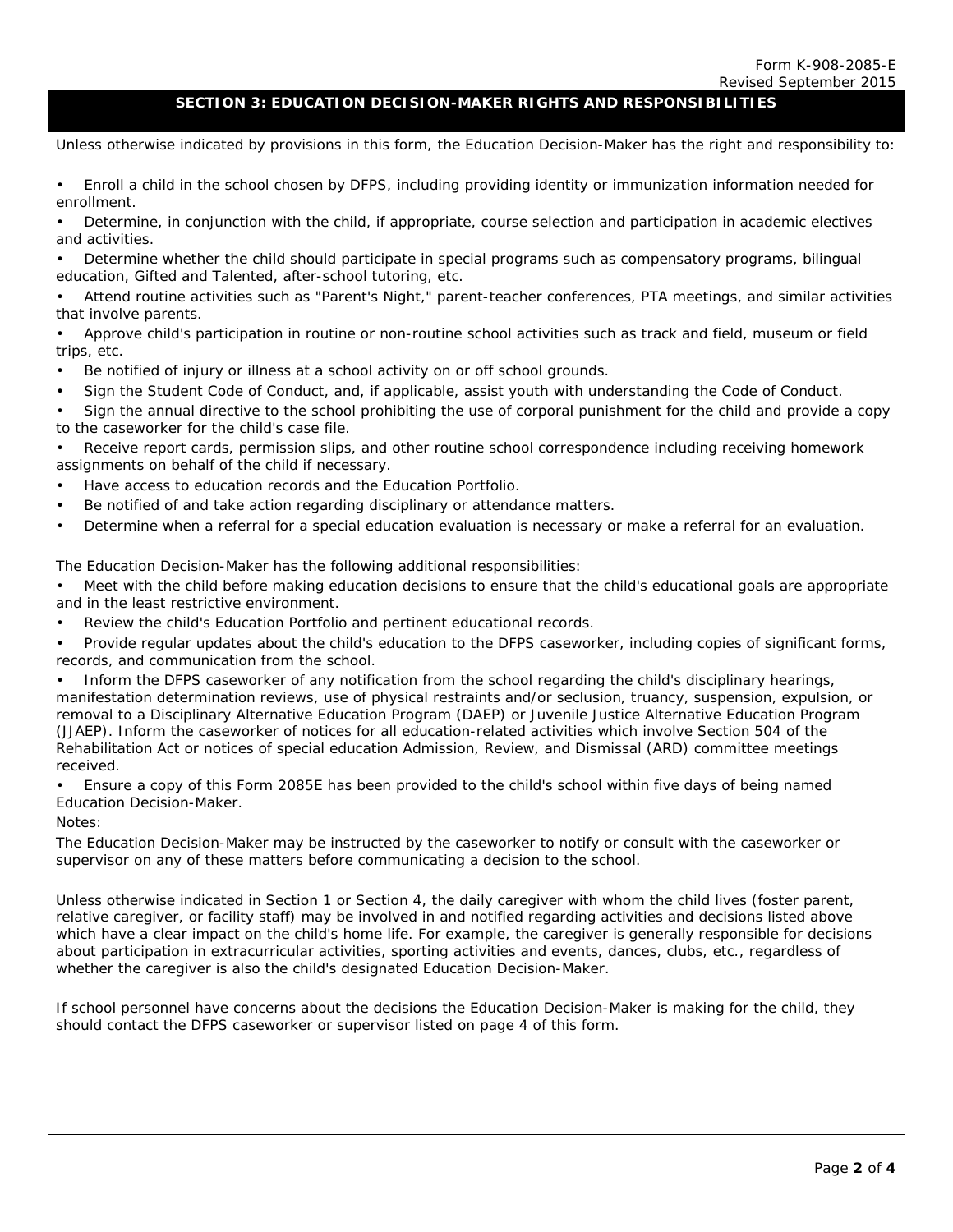### **SECTION 4: BIOLOGICAL FAMILY RIGHTS AND RESPONSIBILITIES, IF APPLICABLE**

A biological parent of a child in DFPS Managing Conservatorship retains only the educational decision-making rights expressly ordered by the court. For the child named in this form, the following rights have been retained by or granted to the biological parents:

# **SECTION 5: CASEWORKER RIGHTS AND RESPONSIBILITIES**

The DFPS caseworker has the right to:

- Access education records regarding the child.
- Select the appropriate school for the child.

• Receive notification regarding disciplinary hearings, manifestation determination reviews, use of physical restraints and/or seclusion, truancy, suspension, expulsion, Class C misdemeanor tickets, or removal to a Disciplinary Alternative Education Program (DAEP) or Juvenile Justice Alternative Education Program (JJAEP).

• Receive notifications for all education-related activities which involve Section 504 of the Rehabilitation Act or special education Admission, Review, and Dismissal committee meetings.

The caseworker is responsible for:

• Informing the child's attorney ad litem, guardian ad litem, CASA volunteer, caregiver, and education decisionmaker of any notification from the school regarding the child's disciplinary hearings, manifestation determination reviews, use of physical restraints and/or seclusion, truancy, suspension, expulsion, or removal to a Disciplinary Alternative Education Program (DAEP) or Juvenile Justice Alternative Education Program (JJAEP).

• Informing the education decision-maker designee, the caregiver, or the surrogate parent, as applicable, of any education-related activities which involve Section 504 of the Rehabilitation Act and or special education Admission, Review, and Dismissal committee meetings, if known.

• Informing the school of any changes in naming the Education Decision-Maker or Surrogate Parent, if applicable, within five days of the change.

• Ensuring that the annual directive to the school prohibiting the use of corporal punishment for the child is on file with the school and placed in the child's case file.

• Updating the Education Portfolio.

**The DFPS caseworker must ensure that this form is provided to the court and the child's school under Texas Family Code, Section 263.004 within five days of the Adversary Hearing. The caseworker must inform the court of changes in naming the Education Decision-Maker (or Surrogate Parent, if applicable) in the next permanent progress report.**

#### **SECTION 6: SCHOOL RESPONSIBILITIES**

• Keep this 2085 E form confidential with the student's other privacy-protected education records.

• Ensure records are transferred within ten days if a student changes schools.

• Notify the DFPS caseworker and/or the Education Decision-Maker of significant school events as required by law or this Form.

## **SECTION 7: PRIVACY STATEMENT**

DFPS values your privacy. For more information, read our [privacy policy.](http://www.dfps.state.tx.us/policies/privacy.asp) **NOTE: THIS DOCUMENT CONTAINS SENSITIVE DATA.**